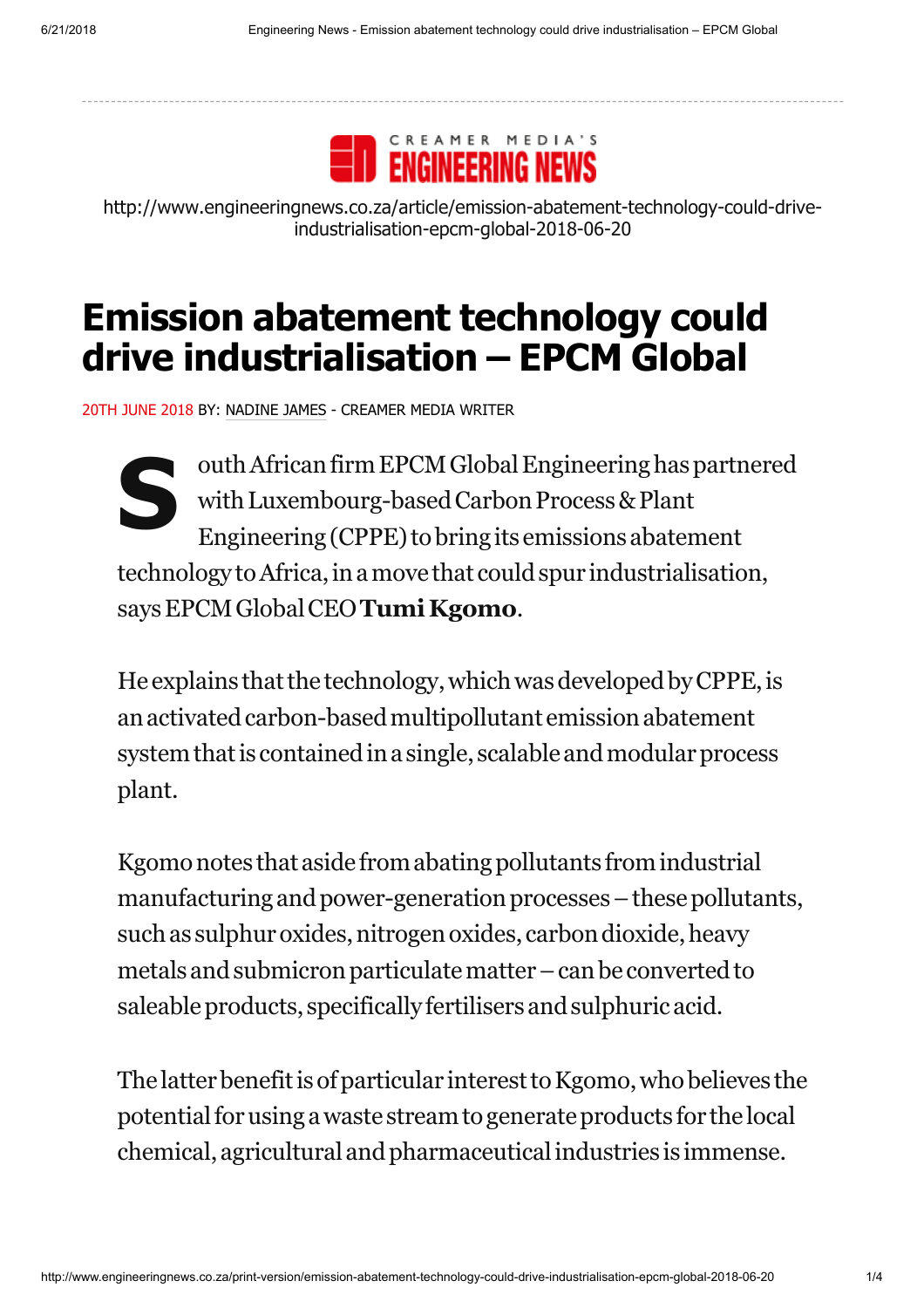Moreover, the potential to create symbiotic relationships with minerals processing and power generating companies, as well as chemicals companies and manufacturers, could contribute to the development of a circular economy, he says.

Kgomo, however, cautions that greater levels of integration between government and the private sector are necessary before such a vision can be fully realised.

CPPE'sproventechnology andprocessesmakeuseoftreated activated carbons to remove the aforementioned pollutants, as well asmercury,dioxins andfurans, andsubmicronparticulates from industrialfluegases, explainsCPPECEODr**AlainStrickroth**.

He comments that, depending on the application, and the type of pollutionabatement required,CPPEcandesignamultiplebed, single reactor, which will deal with these pollutants in a logical sequence.

He explains that the reason this technology, which was developed by CPPE's predecessor in the 1950s, is not well-known is because, historically, the company leveraged its technology to achieve a competitive advantage.

Strickroth adds that, in the decades since, his company has realised the potential benefits for similar industries, particularly those that use sulphur-based processes.

The CPPE solution has already been used by local industrial and mining companies, including South African titanium dioxide producer Huntsman-Tioxide and Impala Platinum.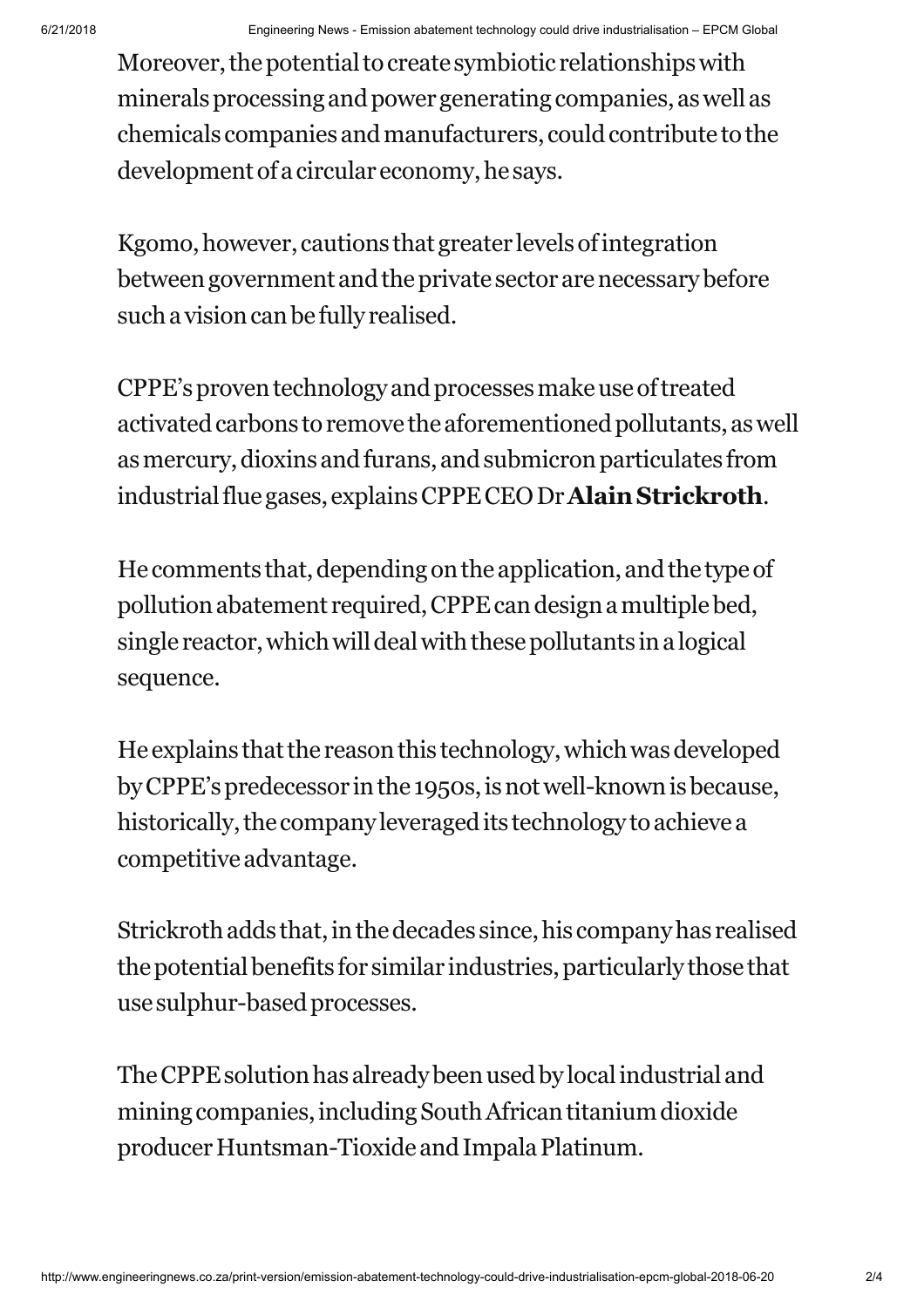Kgomo points out that the introduction of this technology will enable industrial and power generation greenhouse-gas emitters to ensure that South Africa meets the minimum emission standards in support of its compliance to the Paris Agreement.

Given the inherent scalability of the technology, users need only adjust the amount, or chemical treatment of the activated carbon if or when emissions standards become more stringent, Strickroth adds.

The technologywill enable industrial emitters toachieve the minimum emissions standards required by April 2020 and any further stringent minimum standards beyond this date, he states.

Further, this technology provides a "simple, reliable and sustainable once-through process".

Kgomo adds that the technology meshes well with the country's natural andeconomic resources.Itprovides several advantages to competing technologies, as it requires no limestone, operates at atmospheric temperature and pressure, has lower operating costs, lower water requirements, no waste disposal onto waste dumps and requires very little maintenance and supervision, minimising the needfor skilledlabour.

EPCMGlobalwill act asCPPE's implementingagency intheir objective to introduce and implement these "clean corrective technologies, for the advancement of industry in Africa", notes Kgomo.

Kgomo and Strickroth have embarked on an awareness drive to communicate the benefits of the CPPE technology, having arranged